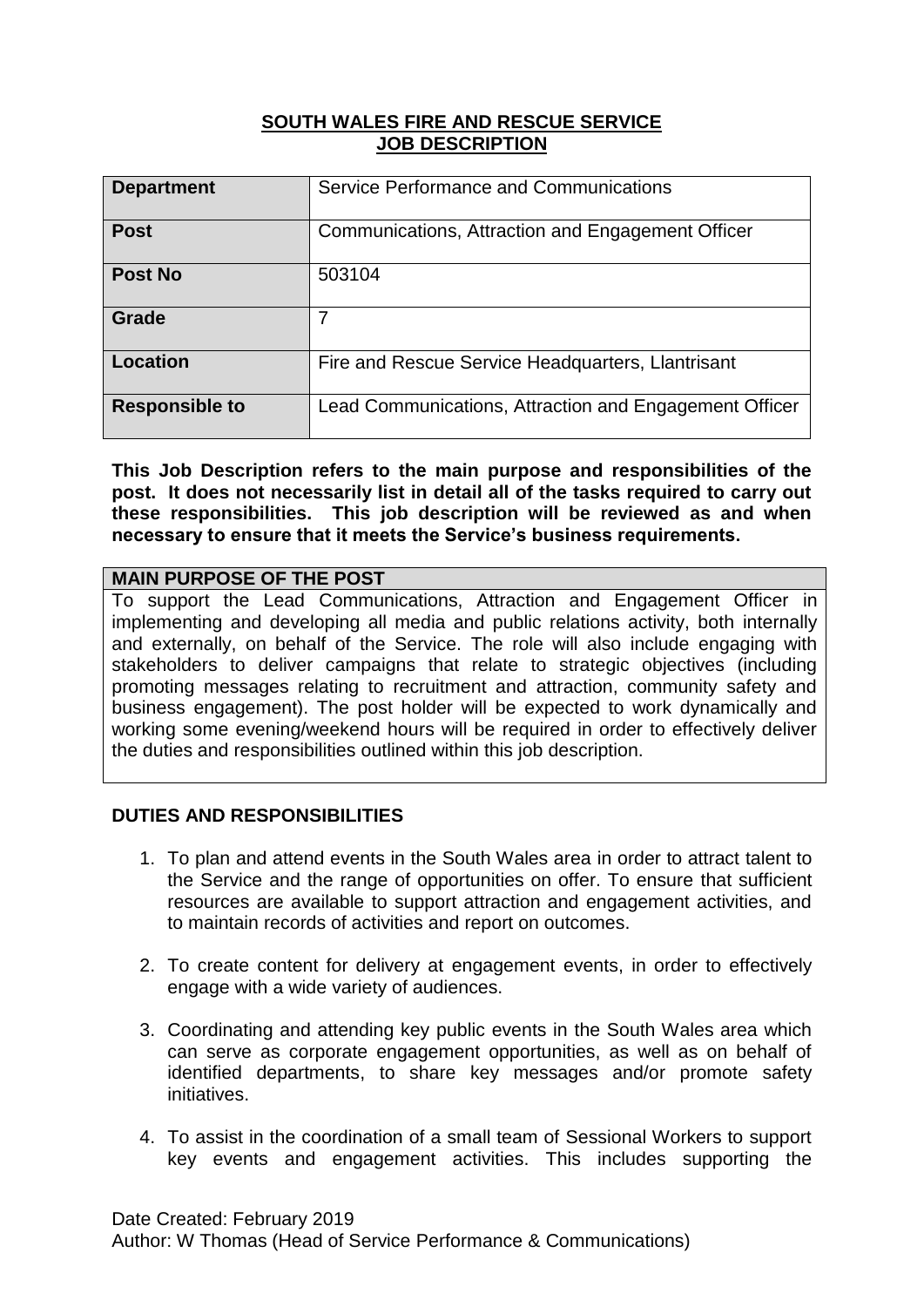recruitment and training of this group, ensuring sufficient team members are available to attend activities as well as recording the hours worked.

- 5. To support the Lead Communications, Attraction & Engagement Officer in the delivery of our Communications and Engagement strategy.
- 6. To provide advice on attraction and engagement strategies to all departments within the organisation (e.g., attraction strategies to support the recruitment of On Call Firefighters).
- 7. To establish and maintain effective community contacts and partnerships to facilitate effective engagement and support the Service's objectives.
- 8. To draft newsletter articles and any other content internally and externally that are required to promote engagement campaigns, good news stories, projects or initiatives and related community activity.
- 9. To draft and issue press releases to inform the media and public about the role of the Service, safety messages and engagement activities of South Wales Fire and Rescue Service (SWFRS).
- 10.To handle press office / media enquiries relating to incidents attended by SWFRS. To support the Lead Communications, Attraction & Engagement Officer in developing proactive media relations with local and sector specific outlets.
- 11.To support media, engagement, or campaign filming opportunities, as part of the agreed department processes, to ensure consistency and that the Service is being represented in an appropriate manner throughout.
- 12.To coordinate media interviews and liaise with relevant personnel accordingly.
- 13.Working with the Media & Communications Assistant to develop and maintain the media and communications online calendar and relevant supporting documents (campaigns, events, and filming requests) to ensure effective and appropriate procedures are in place.
- 14.To serve as a key internal contact for internal communications e.g., newsletter to communicate good news, updates and Service developments.
- 15.To support press coverage and distribute to internal contacts.
- 16.To provide digital communications support and produce content appropriate to the Service's identified platforms e.g., social media.
- 17.General and team:
- 17.1.Providing press office cover when required and monitoring the Vision BOSS system to provide information to the media as well as to develop proactive digital content in relation to incidents